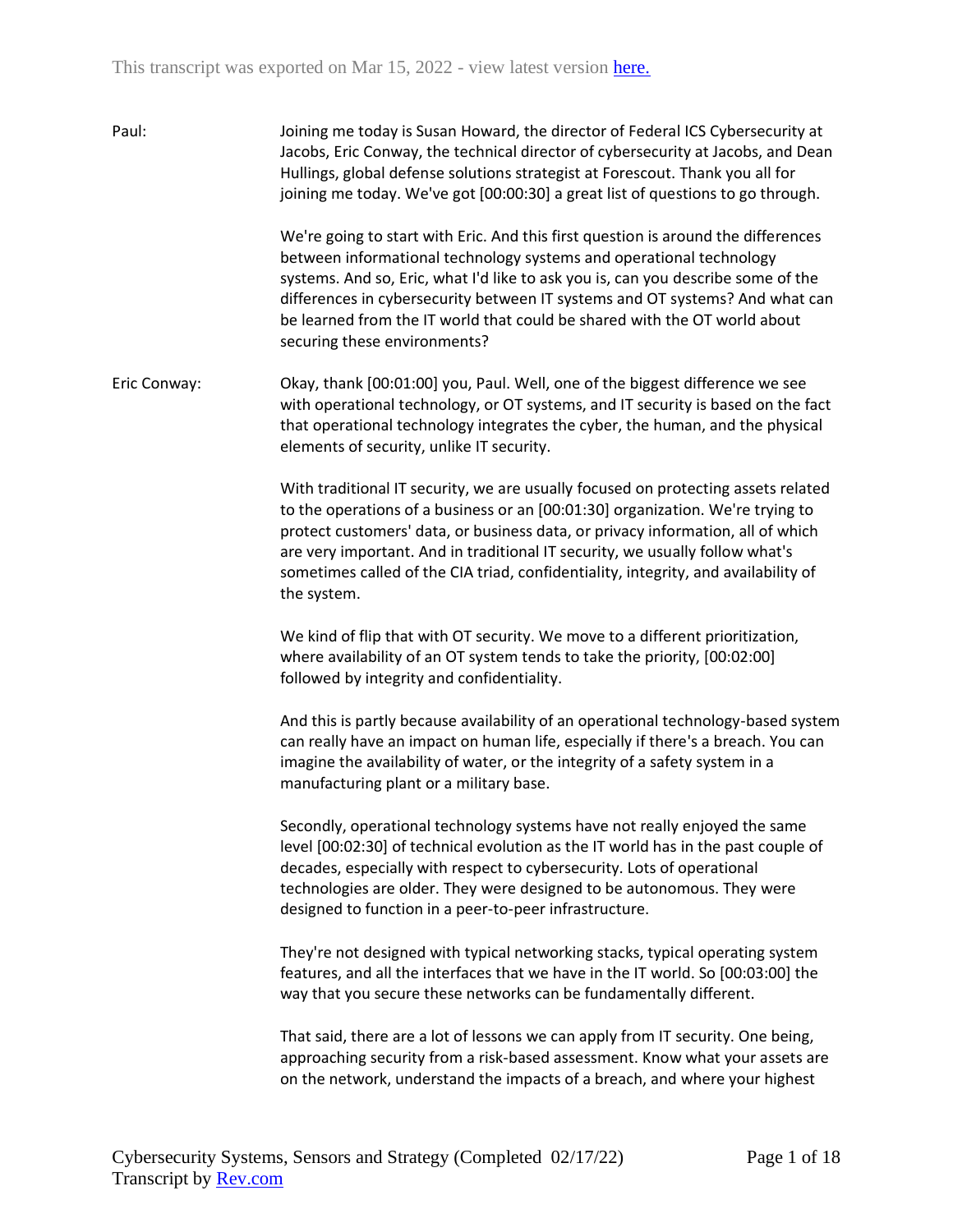priorities should fall. What are your most critical systems? And having good selfassessment [00:03:30] processes where you're continually assessing your risk.

Second thing we can always apply from IT side of things, is recognize that the human element is critical. It is the leading cause of cyber risk, whether you're talking IT security or OT security. You can't ignore things like basic cyber hygiene.

A CyberX study this year found in operational technology systems, [00:04:00] things like outdated operating systems, unencrypted passwords, lack of automated updates. And in a large case, direct connections to the internet were making operational technology very soft targets for cyber-adversarial attacks.

- Paul: Hmm. Okay. And then, Dean, turning to you and thinking about distribution systems. As distribution systems like Amazon, [00:04:30] FedEx, and the Defense Logistics Agency become more mechanized and networked, what are the risks there? And how do you secure systems that inherently need to be connected? And what impacts do outages or attacks have on a distribution system?
- Dean Hullings: Yeah, those examples, Paul, are really classic OT environments. And just to build on what Eric had mentioned. I like the way he [00:05:00] put that we've flipped the model of how we secure these devices from traditional IT environments.

You look at a production line of Amazon, they're filling orders. There's a lot of sensors that are connected into either a centralized server, or maybe multiple servers. Same thing with a FedEx package shipping plant, with all the sensors [00:05:30] that are looking at where the package is going, maybe taking weights of the package. Maybe some drug sniffing type sensors. Or, in this day and age, bomb material sniffing type sensors.

So all of these sensors now become critical to the operation of what we're talking about. Either Amazon, trying to fill customer orders, or FedEx, trying to move packages to where they need to [00:06:00] get to.

It only takes one of these sensors to get compromised, or to get corrupted, or really, operationally, to say "No," and now you've shut down the entire line, right? The dependency on these is critical to those operations. So anytime the line gets shut down, [00:06:30] now you're impacting the bottom line, and that's money to those organizations.

Defense Logistics Agency, the end state is a little bit different. Because now you could be processing materials, or personnel, or medical records even, that are affecting a unit's readiness. They could be getting ready to go down range to do important operations, and if that logistics process [00:07:00] gets shut down, now they can't get to where they need to be, or they don't have the supplies once they get there.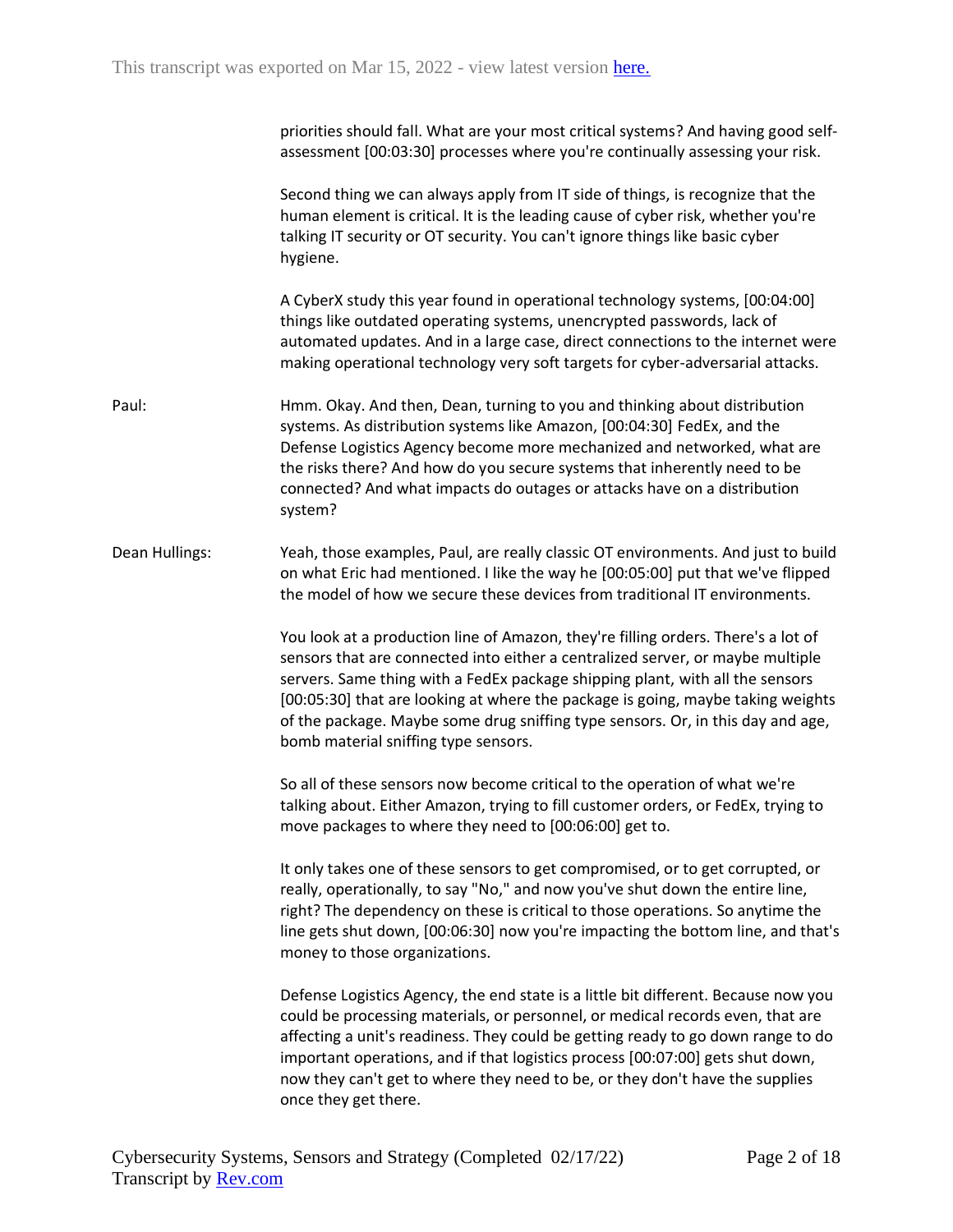|                | And then of course there's military operations and individual sailors, soldiers,<br>airmen, Marines lives at risk. So outages are impactful in different ways, but<br>equally important to those organizations.                                                                                                                                                                                             |
|----------------|-------------------------------------------------------------------------------------------------------------------------------------------------------------------------------------------------------------------------------------------------------------------------------------------------------------------------------------------------------------------------------------------------------------|
| Paul:          | As part of that, now how do you secure systems [00:07:30] that need to be<br>connected? What would be some solutions in that way?                                                                                                                                                                                                                                                                           |
| Dean Hullings: | Yeah, Eric touched on it was, you can't think of them in the same ways that you<br>think of IT devices. They're very often stripped down operating systems, with<br>very minimal memory and compute resources.                                                                                                                                                                                              |
|                | You have to treat them differently than you would a desk or a laptop. [00:08:00]<br>In that, trying to interrogate them or doing scans, or something that takes away<br>resources from that device could cause the outage that you're trying to avoid.                                                                                                                                                      |
|                | So you have to treat them a little bit differently, and take on more passive<br>methods of discovery and analysis of what they're doing. Analysis of how<br>they're communicating with other [00:08:30] devices on the network. And<br>making sure that there are no anomalies there, and if there are anomalies,<br>figure out what's going on without impacting that production line that is<br>involved. |
| Paul:          | Gotcha. I gotcha. Now let's turn the discussion a little bit to the US government,<br>and securing industrial control systems there. I'll start with you, Eric. And then<br>Susan, I'm going to bring you in on this, especially with your role at Jacobs<br>[00:09:00] and working with the federal government.                                                                                            |
|                | So Eric, just to start us down this path. Can you speak to the importance and<br>strategy of securing industrial control systems in the US government?                                                                                                                                                                                                                                                      |
| Eric Conway:   | Sure. Thanks, Paul. You know, we have to recognize that our US critical<br>infrastructure is completely owned, and operated, and run on industrial control<br>system technologies. And that a lot of these, in fact the majority of these<br>[00:09:30] systems are not owned by the government. They are owned by<br>private enterprise as well.                                                           |
|                | So it is very important that the government and industry work together to<br>secure this infrastructure. Our adversaries are very active right now. They're<br>gathering intelligence, they're mapping our critical infrastructure.                                                                                                                                                                         |
|                | They are already showing signs of being capable of disrupting our national<br>critical functions. Everything from water, [00:10:00] power. Imagine the chaos<br>they can cause by disrupting our healthcare system, something like what we're<br>experiencing today with COVID-19.                                                                                                                          |
|                | And we have to recognize in our strategy, the additional risks that we're facing<br>as we continue to connect operational technology to our enterprise IT systems,                                                                                                                                                                                                                                          |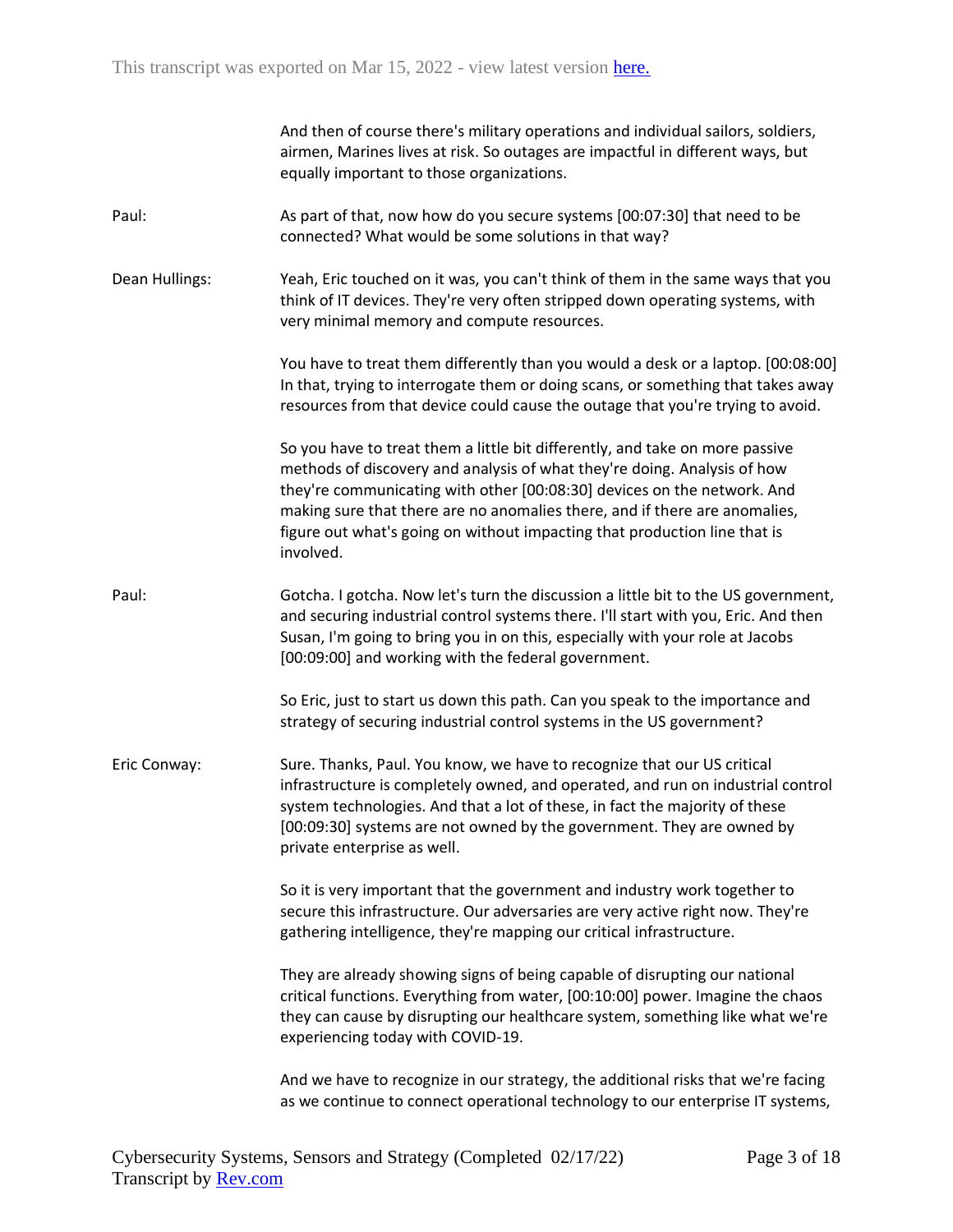and to the greater internet. This is expanding the cyber attack surface. It is increasing security [00:10:30] events that are happening within our critical infrastructure.

This increased access also gives our adversaries increased access to these critical systems. And it also has the effect of reducing the segmentation of our networks. We no longer have these standalone control networks that are physically air-gapped, or separated from the greater internet.

So now these systems [00:11:00] are much more susceptible to things like ransomware and malware attack, that traditionally have really only affected IT security. There's a number of published examples, for example, where water utilities had been taken offline because of ransomware attacks. So we're seeing this across the board.

Part of our strategy also has to focus on our supply chain. Supply chain risk management must be addressed, because the suppliers of all of these controllers [00:11:30] and devices need to make sure that they're developed in a way that is secure.

And finally, I'll mention that there are a lot of compliance standards that are being developed by the federal government, that are being put into place to try to address things like supply chain risk management, and industrial control system security. So that is a critical part of our strategy to secure our ICScontrolled systems.

Paul: Hmm. Yeah. Yeah, and listening to you, it [00:12:00] reminded me of a story I'd read, I think, last year. I think some bad actors had hacked, it was a small construction company in Oregon, and that was the door by which they were then able to, I think, end up compromising half of the US power grid. Which is just kind of amazing.

> Susan, we had talked earlier this year on cybersecurity, and had touched [00:12:30] upon, I think, supply chain. And you had mentioned about working with partners, and making sure that you're mindful of the risks that you bring on when you're working with third parties. So I feel like that was very germane to this discussion on supply chains.

But turning to thinking about the Department of Defense in this context of ICS. Are there impediments in the Department [00:13:00] of Defense policy that should be reevaluated to help accelerate progress in cybersecurity defense?

Susan Howard: We were all really grateful in 2016 when the Department of Defense released their first set of criteria to protect industrial control systems. It was long overdue. It was about 10 years in the making. And it came out, and it was very well written. And there's guide specifications that go along with this criteria.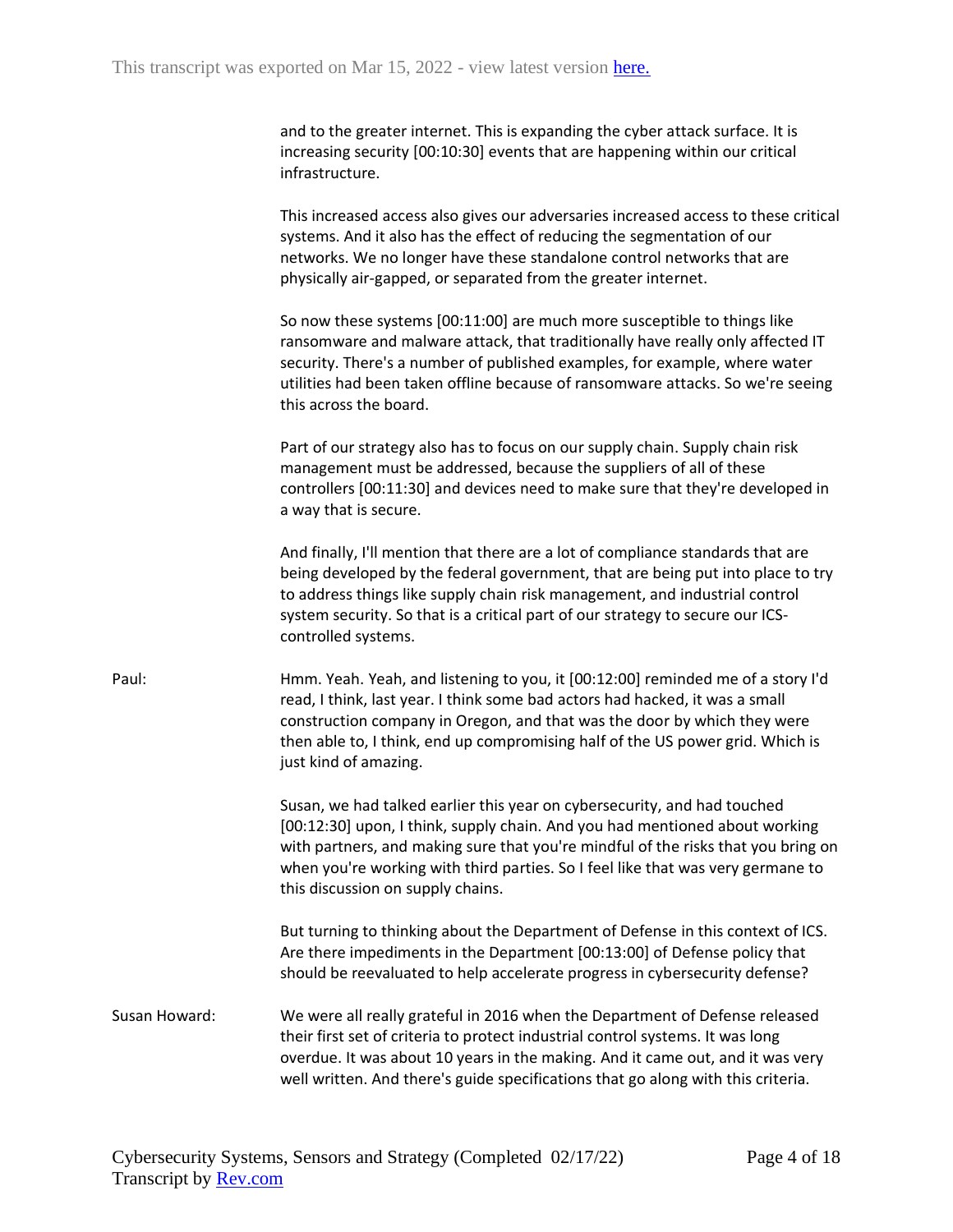| [00:13:30] But first and foremost, cybersecurity is an ever-evolving technology |
|---------------------------------------------------------------------------------|
| spectrum. And so I was talking to my mechanical and electrical discipline       |
| colleagues the other day, and they said their specs haven't changed in about 10 |
| years.                                                                          |

In cybersecurity, 10 years is a lifetime. We need to find a more efficient way of upgrading these specs [00:14:00] to keep up with technology. That's one thing we've learned in the past couple years, as we've been going through these guide specs that the DOD has written.

Another thing we've learned is that there's no language or process defining validation and commissioning. So our contractors get out to the site, and they do what they're asked to do, but they don't know when they're done. The Navy has come out with a new commissioning [00:14:30] spec that'll help the cybersecurity practitioners understand this. And the Army and Air Force are soon to follow.

The other thing that is an impediment is what we call control lists. And these are based on NIST 800 series controls. In NIST 882, for industrial control system, there's about 17 control families. Well, Department of Defense has taken that [00:15:00] and turned it into about 300 pages of controls.

If you can imagine, I'm a contractor out on a job site, and I've got a checklist that's 300 pages long. I'm going to perform a box-checking exercise. And this is very not, I guess, conducive to creating a secure environment. We don't want box-checking exercises. We want secure environments when they leave the site.

So this has been realized, and there are [00:15:30] some efforts underway to improve the guide specs, and improve the criteria that was written. It was great when it came out four years ago, and it needs to be a continuous iterative process.

Paul: Okay. And then as a follow-up, a couple of terms that I was introduced to as we were preparing to have this discussion, is 802.1X, [00:16:00] and then Network Access Control. Can you explain what those are, and how are they different? And why is this significant in the industrial control systems environment?

Susan Howard: Yeah. So I'll start first with defining the problem a little bit. And I just talked about how the specs haven't kept up with technology in industrial control system. And so the basic problem here is that we're trying to fit the square peg that is industrial control system into the round hole [00:16:30] that is IT.

> 802.1X is an IEEE standard. It's been out for a long time, and it works great in the IT enterprise environment, especially for wireless. It's how your iPad, your laptop, your phone can authenticate to a wireless environment, right?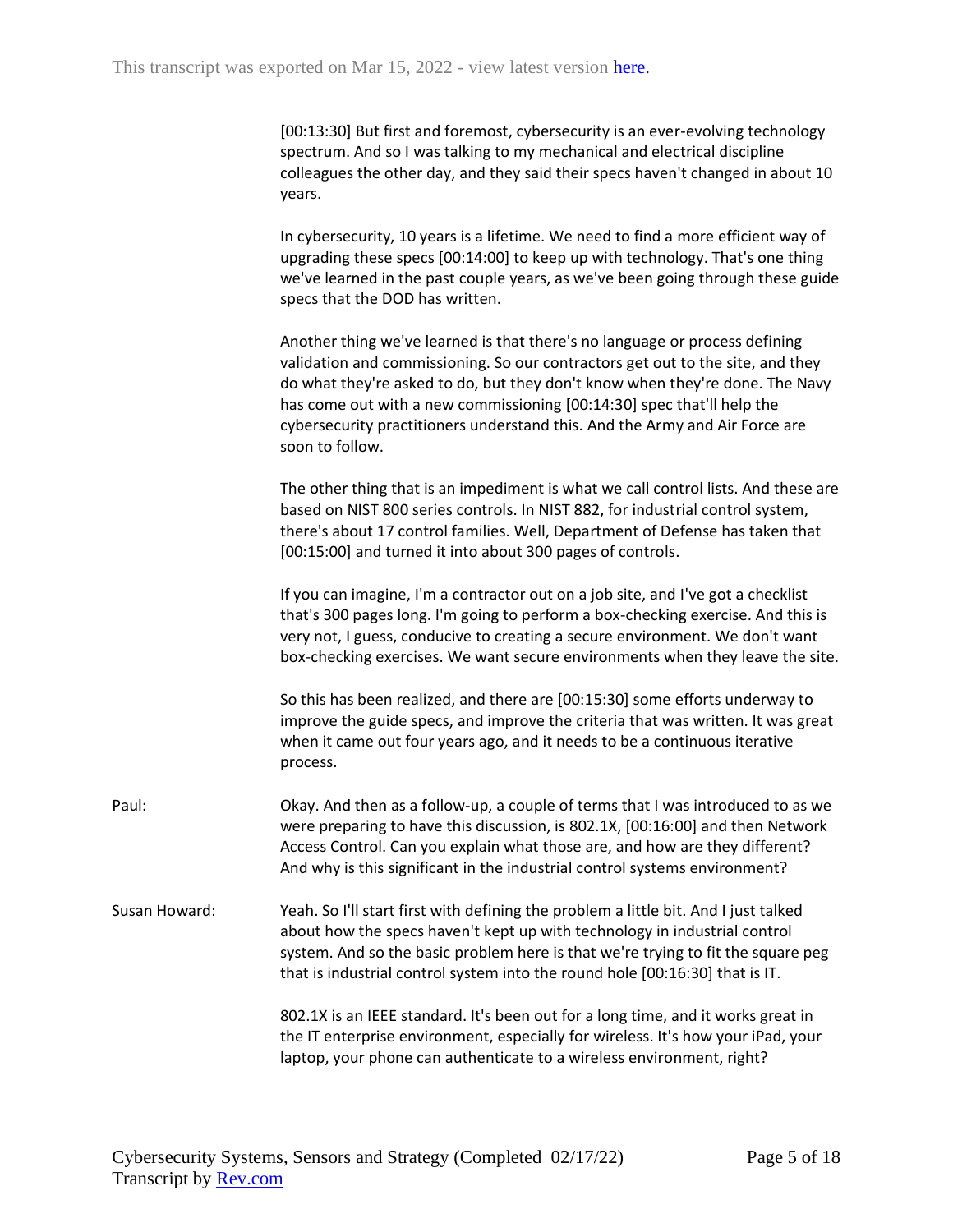We tried to do 802.1X wired in the IT enterprise for many years. Some have succeeded, but just as many have failed because [00:17:00] of a lot of things. But for industrial control systems, we cannot force 802.1X into that environment, which is how the specifications are written now on the DOD side, at least.

And there's a couple of good reasons for that. There's a few things that 802.1X needs in order to work. One of them is called a supplicant, right? A supplicant is something that the client has that they use to authenticate.

So imagine in the [00:17:30] internet of things, or IOT, a refrigerator. A refrigerator doesn't have a supplicant. So how is it going to authenticate? It can't, via 802.1X. It cannot. Same with a lighting sensor. Or I was just working on electric meters yesterday. They don't have supplicants either.

The other thing is a PKI environment. The industrial control system world doesn't typically connect to a PKI, a public key infrastructure, environment like IT [00:18:00] does. The certificates are not gained by a certificate authority, because a lot of the DOD systems are intentionally not connected to the internet. So this is not the default.

So the certificate, the supplicant, and then a management console is needed to make 802.1X work. Again, your refrigerator isn't connected to a management console. Your electric meter isn't connected to an authentication management console. [00:18:30] So this is why 802.1X just doesn't work in industrial control systems.

Network Access Control is related to 802.1X. But instead of trying to make it a one-size-fits-all, that something that works in IT has to work in ICS, Network Access Control, or ZTMA I guess it's called, zero trust network access.

It's not a one-size- [00:19:00] fits-all solution. You don't have to follow 802.1X. And vendors like Forescout have been very successful in developing solutions that work in water treatment plants, or wastewater, or electric.

We need to call it a day with 802.1X, and stop throwing good money after bad. It's not going to work in industrial control system. Major vendors already realize that. We need to take it out of the specs.

Paul: [00:19:30] Okay. And then, so Dean, Susan had mentioned Forescout, and Forescout's abilities in the industrial control system environment. Can you tell us a little bit about the product strategy of Forescout, and how it's positioned to help organizations with ICS cybersecurity?

## Dean Hullings: Yeah, I sure can. And Susan shaped it very, very well. We've got a tremendous amount of [00:20:00] industrial control systems now, and all of the sensors we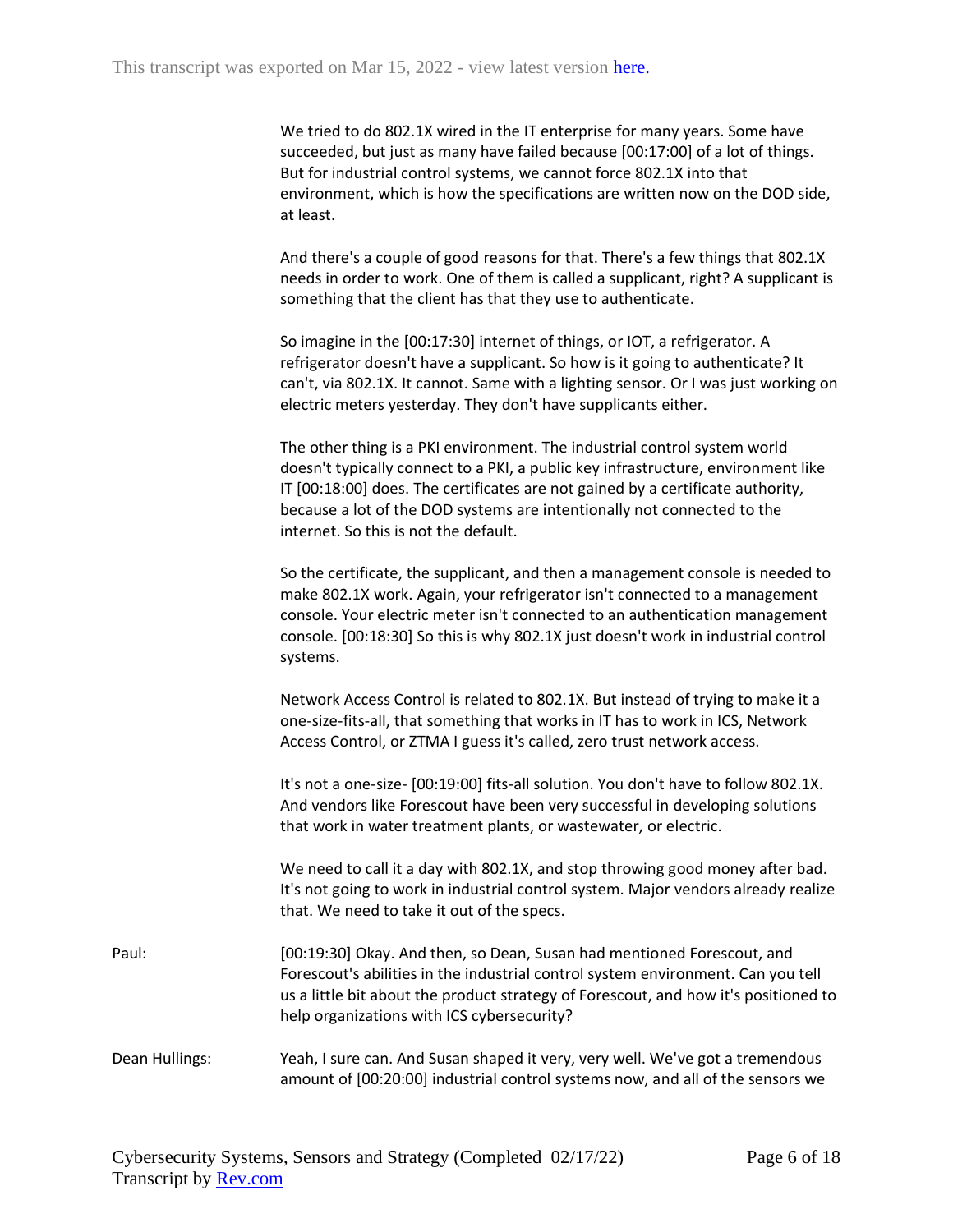talked about earlier, that are being connected now through what were and remain traditionally IT networks.

So, trying to apply the same security rules that we've all grown up with in the IT space to these OT environments, or the industrial control system environments, is just not going to work. And the one that was pointed [00:20:30] out is the .1X requirement. As Susan said, there are devices out there that are connected, that just cannot take a traditional .1X supplicant, an agent on the endpoint to report back to a server for authentication.

So Forescout's approach is to be able to passively and actively, in some cases, [00:21:00] discover and characterize every device that's connecting to the network. And what that does for us then is, we can then segment your networks to put the OT environment devices in an OT environment, and your IT environment devices in an IT environment.

Then you can wrap your security policies around them differently. Same network, same management console, same real [00:21:30] policy sets, but they're applied differently given the different environments that you're trying to protect, and you're trying to secure.

So we're reducing risk across the entire network, across the enterprise. We're reducing costs for administrators, that they're learning one tool that can control these different environments, the security of the different environments.

We're also taking into account the different [00:22:00] tools that are already out there for the management consoles in the different disparate environments. And connecting those together to pull all of that pertinent information into a centralized policy set so you can treat those endpoints differently and accordingly, according to your security policies.

Paul: Mm-hmm (affirmative). Okay. And then, Eric, I want to talk a little bit about smart city [00:22:30] environments, and the internet of things deployments therein.

> I was looking, the International Data Corporation has some stats, and one of which that caught my eye said, "By 2023," so just about three years from now, "20% of cybersecurity incidents will stem from smart city IOT device deployments, forcing double-digit increases in cybersecurity software and staff training budgets."

So can you describe for our audience, [00:23:00] some of the more prevalent cyber threats we're seeing that face non-traditional IOT, such as building systems and smart cities. And then what are some of the steps that Jacobs is taking to help clients mitigate those risks?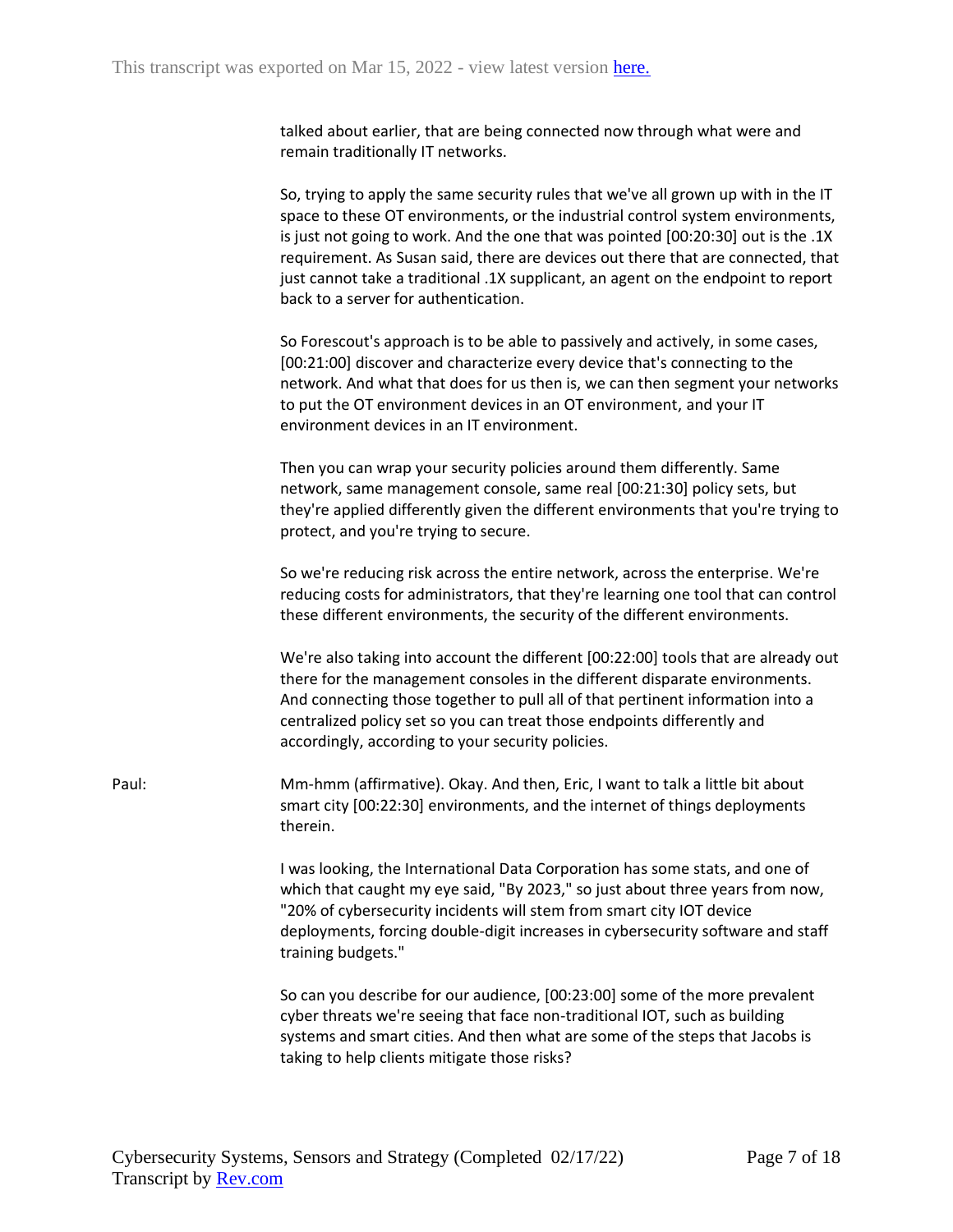Eric Conway: Sure, Paul, thank you. So I think the types of cyber threats that we're seeing with non-traditional IOT are largely a result of an increased amount of connectivity of devices on our [00:23:30] networks. An increased amount of data and data flow from those devices into our IT systems and our operational systems.

> The kinds of threats we're seeing are similar to what we see in IT security. We're seeing multi-stage attacks from our adversaries. The tactics and techniques and procedures that our adversaries follow are very similar, in that they often start with a very simple [00:24:00] attack.

> It may be something that takes advantage of poor user cyber hygiene. An employee in the city who clicks on a link in their email. That link downloads some software to their computer that is able to gain access to that system that can then be used to elevate privilege to gain access into that network. And from there, the adversaries can pivot to other are parts of the network.

> Once you're in the network, you tend to be in a trusted zone, [00:24:30] and you can take advantage of that trust. And you can continue to percolate your way through the network. Mapping the network, gaining access to additional resources, and closer and closer and closer to your critical resources. So we're seeing these kinds of attacks already underway, and they all take advantage of the user error, the increase of connectivity, outdated infrastructure.

What kinds of things [00:25:00] are we doing? Well, what Jacobs is doing is we are partnering with companies like Forescout that bring products to the market that can do intelligent asset management. Anomaly detection.

We can use these tools to build managed security services that integrate security functions. They allow us to analyze network traffic. They allow us implement things like user and endpoint level protection and [00:25:30] anomaly detection.

Another area that Jacobs is working is helping customers and clients implement zero trust solutions. When I mentioned that kind of common tactic of getting into a network, excuse me, and then pivoting into other sections of the network, taking advantage of the trust models. The zero trust solution, or the zero trust architecture, disables that by essentially wrapping all [00:26:00] of your critical assets in a zero trust paradigm, where you have to constantly authentic with your system before you can gain access to any critical piece of data or system or software.

We're also finding constant assessment is a very, very strong way of mitigating risk. It's not enough to just institute a bunch of security controls, but you have to continually assess [00:26:30] your security posture. Things change. Adversaries' techniques change. Systems become outdated.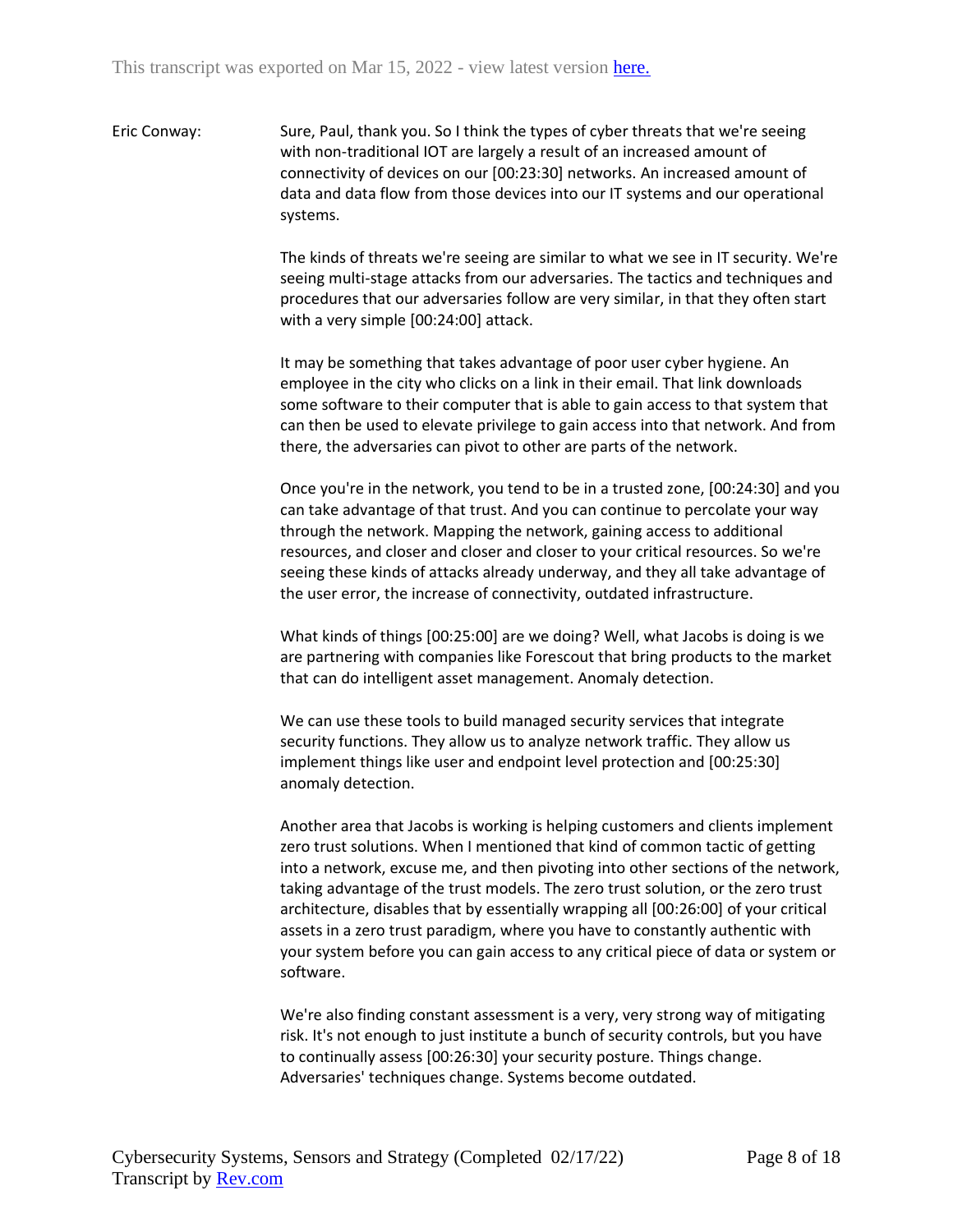| So you have to have a continual approach in assessing. And using tools like |
|-----------------------------------------------------------------------------|
| Forescout allow you to have that constant body of evidence that proves and  |
| demonstrates whether you're secure. And if you're not, where you may have   |
| those vulnerabilities.                                                      |

And a third area that I'll mention that Jacobs is particularly well-suited in, is training workforce development. [00:27:00] All of these require people who have strong qualifications and understanding of network security, computer security, physical security, operational security. And Jacobs works very hard to train and develop the next generation cyber workforce to make sure we have the people that can do these jobs.

Paul: Excellent. Excellent. Yeah, I think human talent is going to be key, both in how we address it, but then also [00:27:30] raising awareness. Social engineering and just greater cyber hygiene, as you've been saying, among an organization.

> Dean, kind of pivoting a little bit on this. We're talking about smart cities, we're talking about an environment that's rich with devices that are trading all kinds of information, sensors and whatnot. We're talking about attacks, and [00:28:00] the attacks in the city environment, but what about military installations? Particularly that might be embedded or networked into these communities. How is the impact different there for military installations compared to, say, a civilian community?

## Dean Hullings: Yeah. Absolutely. Thanks, Paul. I mean, smart cities are the way the future, right? Just think about that for a second. Can you picture in a city, [00:28:30] every single traffic light turning red at the same time, or every single traffic light turning green at the same time? I mean, it's astounding to me.

So, what Eric had talked about, with getting people trained and understanding the impacts and the details of all of this, is going to be critical. And I start out that way, because our bases are not standalone bases anymore.

[00:29:00] Maybe back when I started in the Air Force in the... Well, a while ago. Maybe we had a whole lot more standalone capabilities on our bases. But today the DOD installations are becoming more and more integrated into the communities around them. They get power generation, power distribution, water. The fuel tank farms [00:29:30] that house the fuel for the vehicles or the aircraft on a flight line. These are traditionally off-base.

So getting the pipelines to feed the fuel, and the sensors that monitor the fuel pressure on those lines. Or that power that we were talking about, the distribution to get power onto the base. All of that's dependent on what is happening in the environment around them, in the community around them.

And so, [00:30:00] again, back to what we talked about earlier, the difference is, when you're talking about the community, yes, there's a lot of businesses that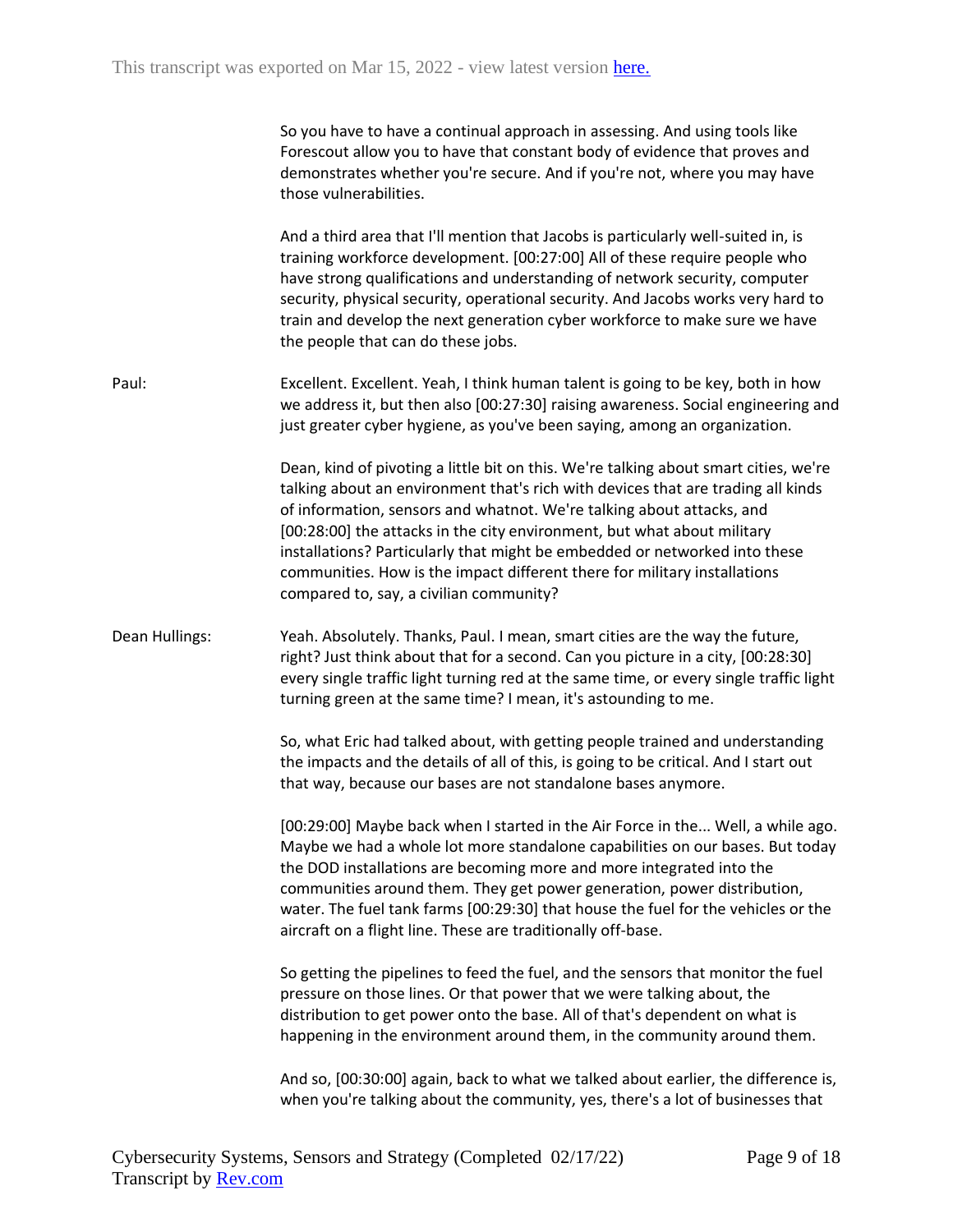are going to get impacted. Maybe some local government services that are going to get impacted.

Maybe some inconvenience because a commuter function, be it, those traffic lights or a train, Metro train here in the DC area. Maybe those [00:30:30] are impacted, and it impacts the community, the people themselves. But again, on a military installation, now you're talking about military operations. You're talking about the readiness of the forces being degraded.

Potentially being turned off and going to a red status, because of an impact to something as simple as, again back to Eric's point, someone penetrated a camera [00:31:00] on the corner of an intersection in the middle of the city. And used that access now to get to where they really wanted to get to, moving laterally across the network and causing a much bigger disruption than that specific camera.

So I think the way that we mitigate these impacts is going to rely on technology, right? Talking about the [00:31:30] technology of seeing everything and being able to segment those everythings into different bite-sized pieces that you can then wrap your security of policy around them.

But it's also going to take back to the human capital. It's going to take partnerships. Fighting the cyber fight is not a one group, or even one base type of an effort. It takes a community effort, both on the base [00:32:00] and off the base in the scenario that you brought up.

And collaboration to understand, How do we share information? How do we make sure that the response actions that we're taking in the military installation are not impacting adversely what's happening off-base in the community, and vice versa.

So I think there's a couple pieces here, and I'm really glad that Eric [00:32:30] brought up Jacobs' model of training the future workforce. Because that's going to be critical, having the right people with the right knowledge and the right expertise to be able to work through these diverse environments.

- Paul: Interesting. Now you'd mentioned power and water and some of the utilities, of course that military installations increasingly are no longer islands, but they are part of a larger ecosystem. [00:33:00] And so what might new cyber requirements for, say, the commercial power grid, for instance, mean for US military energy systems?
- Dean Hullings: Yeah. So it's interesting that Susan brought up earlier the 300-page document that becomes a checklist of, "As long as I do all these checks, I'm secure," right?

Paul: Right.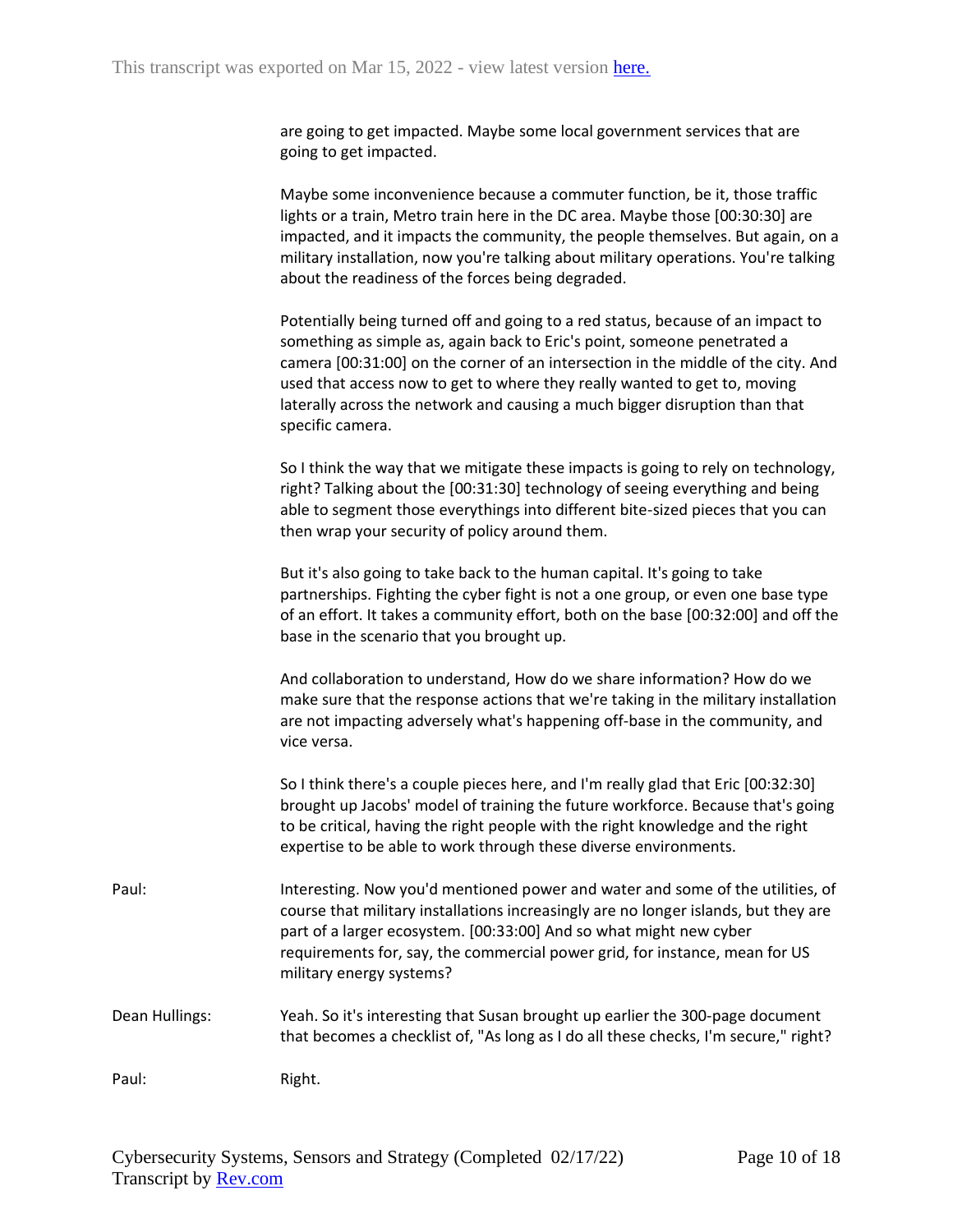| Dean Hullings: | And what I'll bring up [00:33:30] is that there has been recent legislation and<br>recent efforts, I think Eric alluded to them earlier. Specifically efforts coming out<br>of the Department of Energy. Efforts coming out of the Federal Energy<br>Regulation Commission.                                                                                                                                 |
|----------------|-------------------------------------------------------------------------------------------------------------------------------------------------------------------------------------------------------------------------------------------------------------------------------------------------------------------------------------------------------------------------------------------------------------|
|                | And what we're seeing is a lack of trust that the guidelines that are coming out<br>are really being [00:34:00] followed to what they need to be, to raise the tide,<br>so to speak, of all cybersecurity across this tremendous connected environment<br>that we all find ourselves in today.                                                                                                              |
|                | So whether it's the Department of Homeland Security, or the Department of<br>Energy putting out guidelines that say, "You shall follow NIST principles, 800<br>series principles." [00:34:30] 82, that Susan brought up, or basic IT principles,<br>800-171, to secure your networks. But then that follow-on activity to ensure<br>that those are being followed on a continuous process, to Eric's point. |
|                | And then the curiosity, from my standpoint is, it hasn't been really clearly<br>defined how these new regulations and these new guidelines and these<br>[00:35:00] new directives that are coming out for the energy world, how are<br>they going to get applied to yet another thing on that 300-page checklist that<br>our DOD designers and operators are going to have to pay attention to?             |
|                | And that's not really clear to us yet. And certainly something that we're going to<br>be watching very closely. Really, probably with partners [00:35:30] like Jacobs,<br>to see how we can help make a positive impact on those DOD users.                                                                                                                                                                 |
| Paul:          | Well, and on that point about how the requirements are changing and evolving,<br>Eric, I've got to assume that the government cybersecurity policy is continuously<br>evolving, or trying to anyway, to stay current with changes in cyber threats. The<br>bad guys aren't resting, and so the good guys can't rest either.                                                                                 |
|                | Who are the key players [00:36:00] in this evolution? And what are the key<br>attributes that make the new cybersecurity policies different than from the<br>past?                                                                                                                                                                                                                                          |
| Eric Conway:   | Yeah, I think Dean really did hit on a lot of the key players, and Susan mentioned<br>some of the NIST standards as well. So from the government point of view,<br>some of the key players would be the National Institute of Standard and<br>Technology, which [inaudible 00:36:27] NIST, and a series of controls [00:36:30]<br>called the NIST 800 series.                                               |
|                | These are security controls that are defined for federal systems, for<br>organizations, as well as for contractors and supply chain contractors that<br>provide services to the federal government. There's a wealth of material out<br>there.                                                                                                                                                              |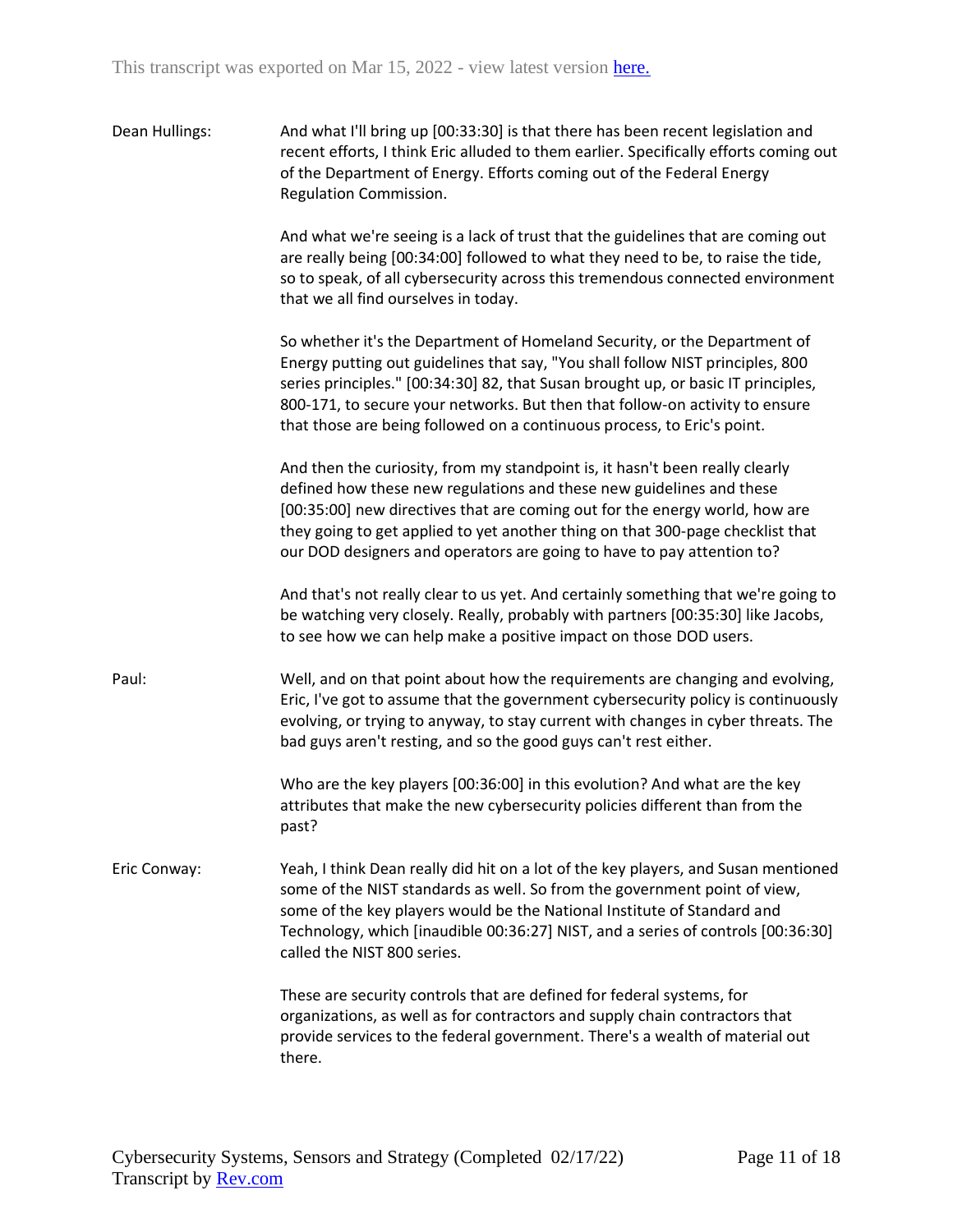There's lots of checklists. There's lots of security standards that, if they're followed properly, I think you'd find that our clients, our networks, and our critical [00:37:00] infrastructure would be fairly well protected.

There are also organizations, Dean mentioned DHS, Department of Homeland Security. The Cybersecurity Infrastructure and Security Agency, or CISA, puts out a lot of guidance these days that is very useful for organizations looking to secure their networks. Department of Energy's done the same.

It all kind of feels a bit fractured still. [00:37:30] And so there's another element to that. There's other key players. I think that the manufacturers of equipment, in particular operational technology, the Siemens, the Honeywells, those kinds of manufacturers have a role to play in producing controllers and PLCs and SCADA equipment that is more resilient to attack.

The IOT devices that are coming out in large [00:38:00] numbers should be developed in a way that they are secure. So they have a key role to play there. And then, as Dean mentioned, partnerships between companies that specialize in cybersecurity.

Companies like Jacobs, that have a broad reach across the federal government, across the Department of Defense, throughout the intelligence community, as well as the commercial sector. Partnering with companies like [00:38:30] Forescouts and the cloud service providers and network service providers, so that we can implement those security controls in a way that's something beyond just simple checkbox compliance.

I think checkbox compliance, it's recognized now that it's not enough. That we really have to have active security. These policies are different now. We recognize that IOT, IT, [00:39:00] and operational technology, this convergence, it's ubiquitous.

Air-gap solutions are really not viable anymore. We know with the remote workforce that there's an increased need for connectivity. So the policies that are being defined have to recognize that this connectivity is here to stay, and that it does pose an increased risk. And that it has to be addressed in any policy.

We have to recognize that our critical [00:39:30] infrastructure is largely owned and operated by the private sector. So managing this risk, it really becomes a shared responsibility between the industry and the government.

And we have to recognize that our supply chain is a critical component to any way of securing our systems. We have to implement supply chain risk management policies into our security planning for our national infrastructure.

Paul: [00:40:00] Okay. And, Susan, turning back to you. We've talked about supply chain and about partners. And a term that had been introduced to me recently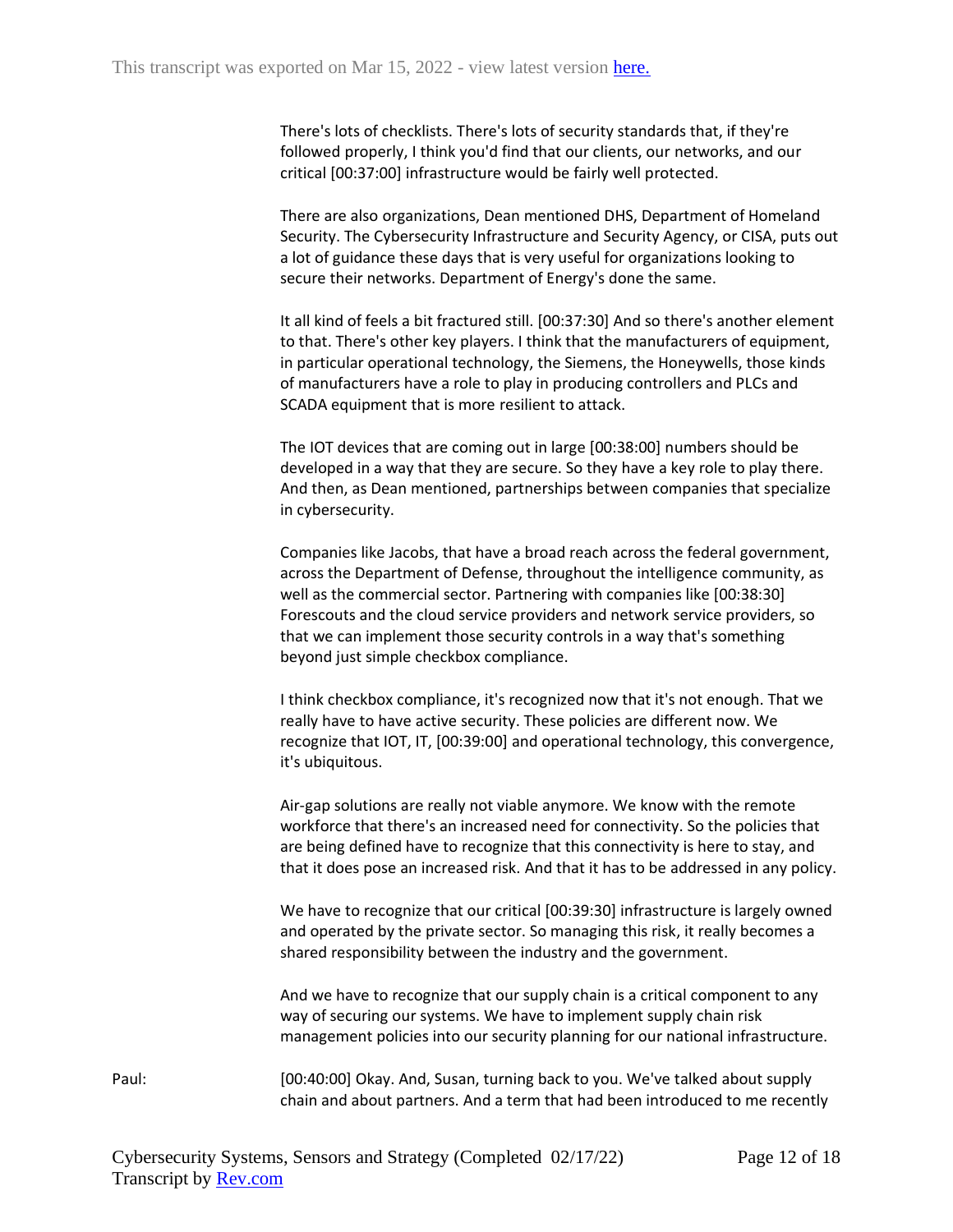was CMMC, which I believe stands for cybersecurity maturity model certification.

It made me recall a podcast we had done a while back, where you spoke about [00:40:30] organizational maturity related to cybersecurity. Can you describe what CMMC is, and why it's important for organizations to achieve that certification?

Susan Howard: Yeah, it's great that Eric is emphasizing supply chain, because that's what CMMC is about, supply chain, supply chain, supply chain. And how to ensure that your defense contractors who are the supply chain for DOD are protecting controlled unclassified information.

> [00:41:00] Technically speaking, CMMC incorporates DFARS 252.204-7012 and another NIST specification 800-171 for unclassified controlled information. The real goal is to prevent data breaches where the defense contractor is the weakest link in the chain.

And it's really a natural [00:41:30] evolution of digital transformation, where we now realize that all of our sensitive information exists in the digital realm and not on hard copy, where we can just head to a shredder and shred it. So it is part of the digital transformation, the CMMC.

But it's also part of the supply chain, acknowledgement that supply chain is high risk. I think the most recent example in [00:42:00] the past several decades is the Edward Snowden example, where a defense contractor was able to do so much damage. And we want to prevent things like that from happening to the furthest extent possible.

So right now everybody is rushing to the finish line to be ready for CMMC. And right now there is no official accreditation body for CMMC, but there is tons of self-assessment software out there, ranging from a couple hundred [00:42:30] bucks to a couple thousand bucks, that anyone can purchase and do a selfassessment.

A lot of these are happening at the small to medium business range for defense contractors. And then large contractors, like ourselves, and the Northrop Grummans, and the AECOMs, and all the A&E environment, we are preparing daily for CMMC accreditation. And we've done a lot of self-assessments.

The way it's going [00:43:00] to roll out is that there's going to be a five-level certification process. So most people will probably land somewhere in the middle, like a level three, where we can say we have good cyber hygiene.

And towards the end of fiscal year '21, we're told by DOD, all of our contracts, our federal contracts, are going to require CMMC certification. And you're going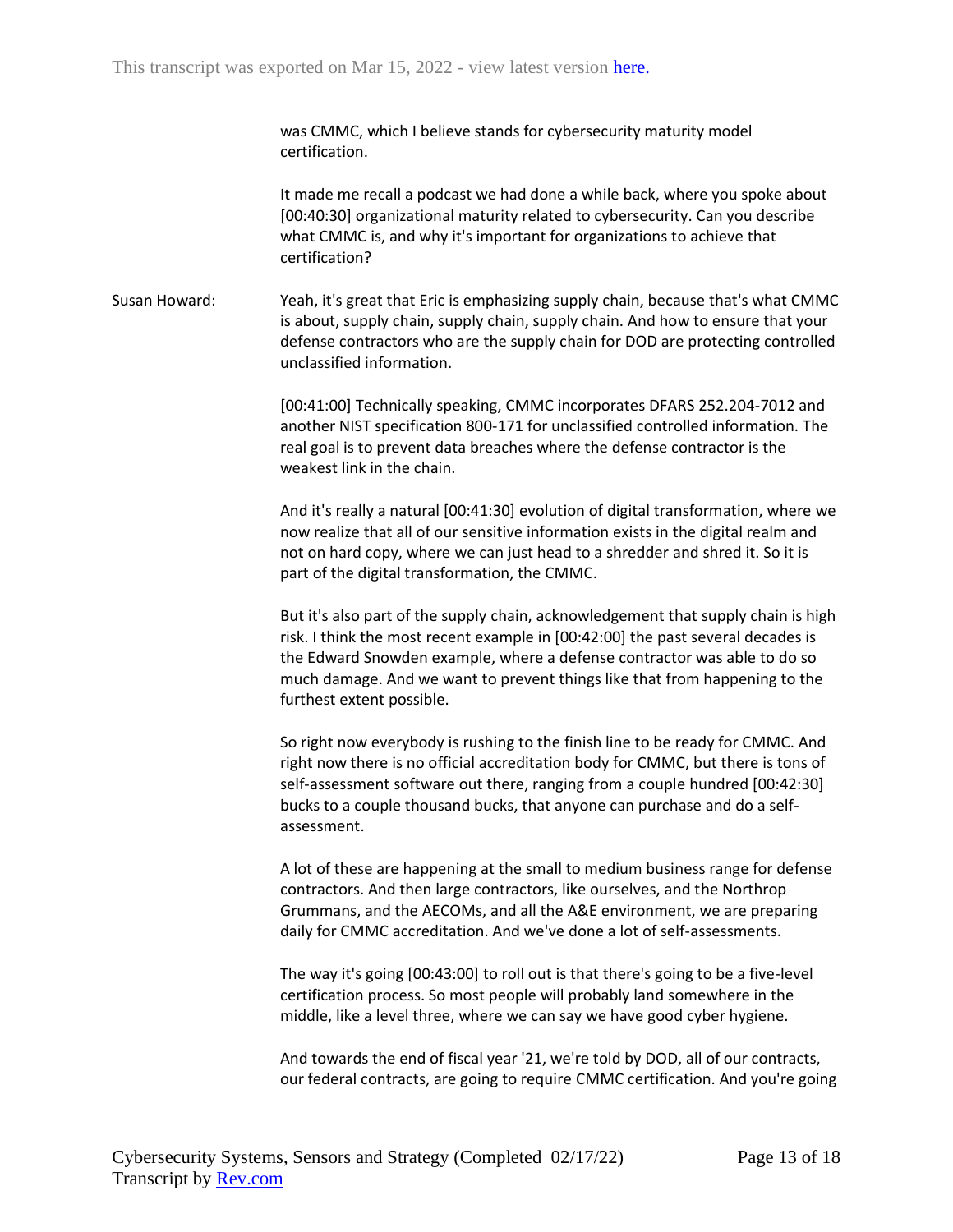| to have to say, "Okay, we meet level three or level four or whatever." If you |  |
|-------------------------------------------------------------------------------|--|
| can't do that, your [00:43:30] days as a defense contractor are numbered.     |  |

So of course there's a lot of money on the line here. Which is a good thing, because this forces accountability on the supply chain. And so it's a very good and natural evolution of the cybersecurity digital and digital transformation.

Paul: Hmm, excellent. Excellent. And then, yeah, I had come across something from the FIDO, or FIDO [00:44:00] Alliance. It said that passwords are the root of over 80% of data breaches.

> Now I understand there's some work being done to transform the processing and handling of passwords and authentication. Can you tell us what is the horizon in terms of password authentication that may impact risk mitigation, user experience, and how organizations handle passwords?

Susan Howard: Yeah, so right now the FIDO and FIDO2 standards, they [00:44:30] apply to primarily internet web access. But there's some promising use cases to bring these into the enterprise IT world, and maybe even the industrial control system world, for some HMIs and historians and things like that.

> But once again, this is a natural evolutionary step in digital transformation, because passwords are definitely a thing of the past. They're so '90s now.

[00:45:00] They're clumsy. They're hard to remember. People put them on yellow stickies and put them on their screens. There are lots of password vaults that can be downloaded, but the human error, the human factor, is the problem with passwords.

So the FIDO Alliance got together, probably about eight years ago or so, to come up with a solution so that they could use something called public key cryptography, what's been around since the '70s [00:45:30] really, but use it in a different way. So that now when Experian or Adobe or EVI, when they get breached, they don't have my credentials anymore.

When I managed a campus university once, somebody stole the password file out of the /etc/ directory in our Linux... This was a long time ago. But we don't want that to happen anymore. We don't want your stuff, your credentials, to be onsite at Experian [00:46:00] or Yahoo. We want you to hold your authentication, right?

And that's what FIDO allows us to do. The private key you own, and it stays on your device. It stays with your device. The biggest use case, I think, that everybody knows about is, when Google started using these things called YubiKeys, which is a FIDO technology. And around 2009, all of the Google employees were using these keys to help [00:46:30] mitigate the risk for passwords.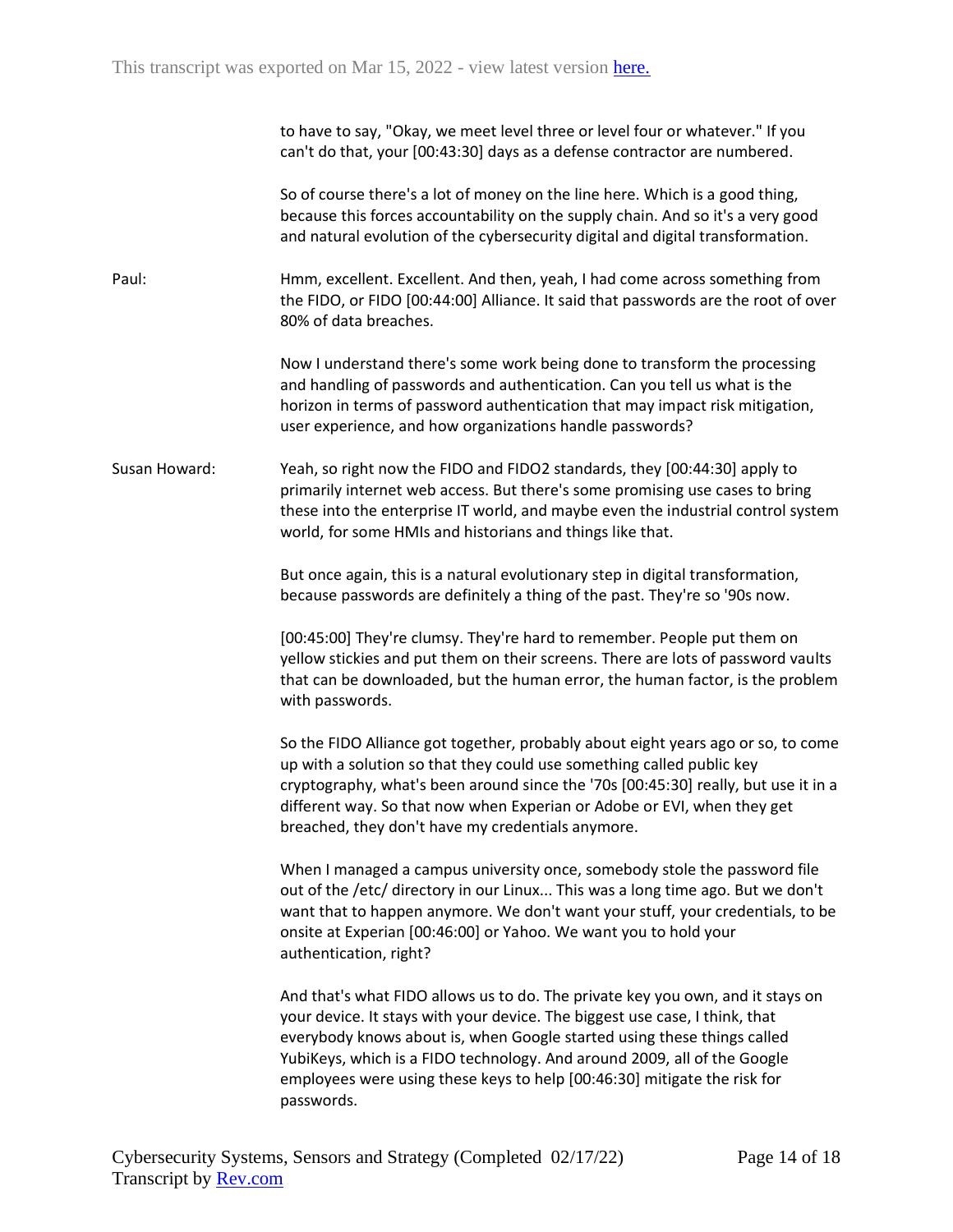|                | So it can be done in the enterprise IT, and it will be done more and more. We're<br>pretty excited in the cyber world about that. And I just always tell people to go<br>look at, Have I Been Pwned site. Because a lot of cyber people have meetup<br>groups that do pwning hacks. And so pwning came out of the gaming world, but<br>there's this site called, Have I Been Pwned?              |
|----------------|--------------------------------------------------------------------------------------------------------------------------------------------------------------------------------------------------------------------------------------------------------------------------------------------------------------------------------------------------------------------------------------------------|
|                | So all [00:47:00] these huge data breaches, if you want to know if you were<br>affected, you can go to this site, it's a well respected site, and you can type in<br>your email address. And it'll tell you if somebody has your credentials because<br>of all these breaches that have occurred. And so those are a thing of the past<br>though, if we roll FIDO and FIDO2 out in a bigger way. |
|                | It's already being used at Bank of America and a bunch of other big players.<br>Target adopted it on their website [00:47:30] presence. But it has promising<br>applications for the enterprise as well.                                                                                                                                                                                         |
| Paul:          | Interesting. Well, I will have to check to see if I've been pwned. So that is a<br>[crosstalk 00:47:41]                                                                                                                                                                                                                                                                                          |
| Susan Howard:  | Yeah, please do.                                                                                                                                                                                                                                                                                                                                                                                 |
| Paul:          | Thank you. So Dean, getting out your crystal ball here, looking at the next five to<br>10 years, where do you see the future of security operation centers and tools<br>like security incident and event manager, intrusion prevention and detection,<br>[00:48:00] where do you see all that going?                                                                                             |
| Dean Hullings: | Yeah. Wow, five to 10 years is an awful long time in cyber. Somebody<br>mentioned it earlier, 10 years is a lifetime. Five years is at least a couple<br>generations, right?                                                                                                                                                                                                                     |
|                | I had the opportunity to be on some NSTAC subcommittees. NSTAC is the<br>National Security Telecommunications Advisory Committee to the<br>administration. And [00:48:30] we were tasked to look at a couple different<br>areas of cyber and cybersecurity in the public sector, for the public good.                                                                                            |
|                | And one of the key things, the key ingredients for improvement that always<br>came up, was the sharing of information between organizations. [00:49:00]<br>Sharing not only the threats, but sharing potential solutions before a problem<br>even happens. So really raising the level of security across the overall<br>environment.                                                            |
|                | And I think that our SOCs today are really the key areas that are making that<br>happen, right? Sharing the information, sharing intelligence, sharing solutions.<br>What I think is going to change [00:49:30] And five years, if we don't have this<br>right in five years, it could be a very significant impact to us.                                                                       |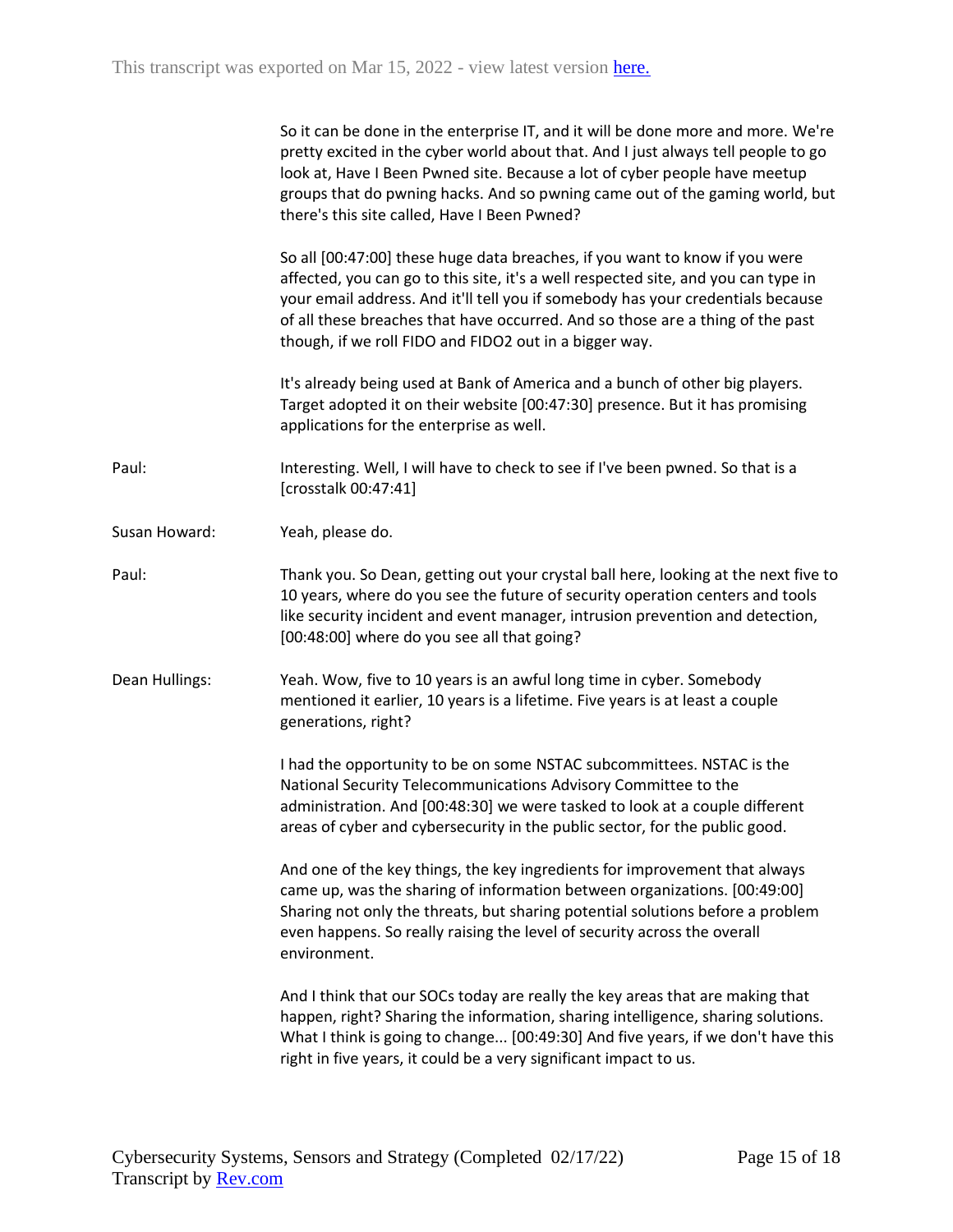But what I think is going to change is the comfort level of automated action. We tend to want to share information between sectors, between verticals, between organizations, between companies. But we don't want each other to affect each other.

We want to have [00:50:00] that human in the loop that says, "I've got to be able to get this information, to analyze this information, to take appropriate actions, to make decisions, informed decisions, and then task my operators to do something about it."

That just took me a couple minutes, and guess what? We got hacked a whole bunch of times just in that conversation right there. So I think the evolution [00:50:30] of SOCs over the next five to 10 years, is going to be really taking the technologies that are either already available, or will continue to evolve and get better and better and better.

But putting trust in those to be able to, based on policies, take automated action so that we can react. We can quarantine. [00:51:00] We can control. We can bring a wrapper around a problem before it spreads all across, for instance, the medical community, like Mirai did, or something along those lines.

And so the SOCs already have in place the command and control for their individual organizations. The SOCs already have in place connectivity [00:51:30] to other SOCs to share information. I think we'll have to evolve into automated action between those SOCs, and amongst those SOCs, to really be able to keep ahead of these cyber risks that we've been talking about today.

Paul: Interesting. And it will be interesting to see how things like artificial intelligence and machine learning are going to be deployed in this automation effort. I imagine that more and more organizations [00:52:00] are going to find, they're going to want to share data sets to help inform the training sets for their AIs.

> So there's a certain level of trust that has to go there. And, like you said, you have to mitigate the risks of that interconnectivity that could be an in for bad actors. And so, how are you going to mitigate those risks in between organizations?

Eric, [00:52:30] to wrap us up for today, I've got my last question is really about best practices. And what do you see are some of the best cybersecurity practices organizations, both commercial and governmental, would do well to adapt?

Eric Conway: That's a very good question. And there's lots of guidance out there, and some of it's conflicting guidance. But I think probably the most important [00:53:00] thing is to establish a culture of security in your organization.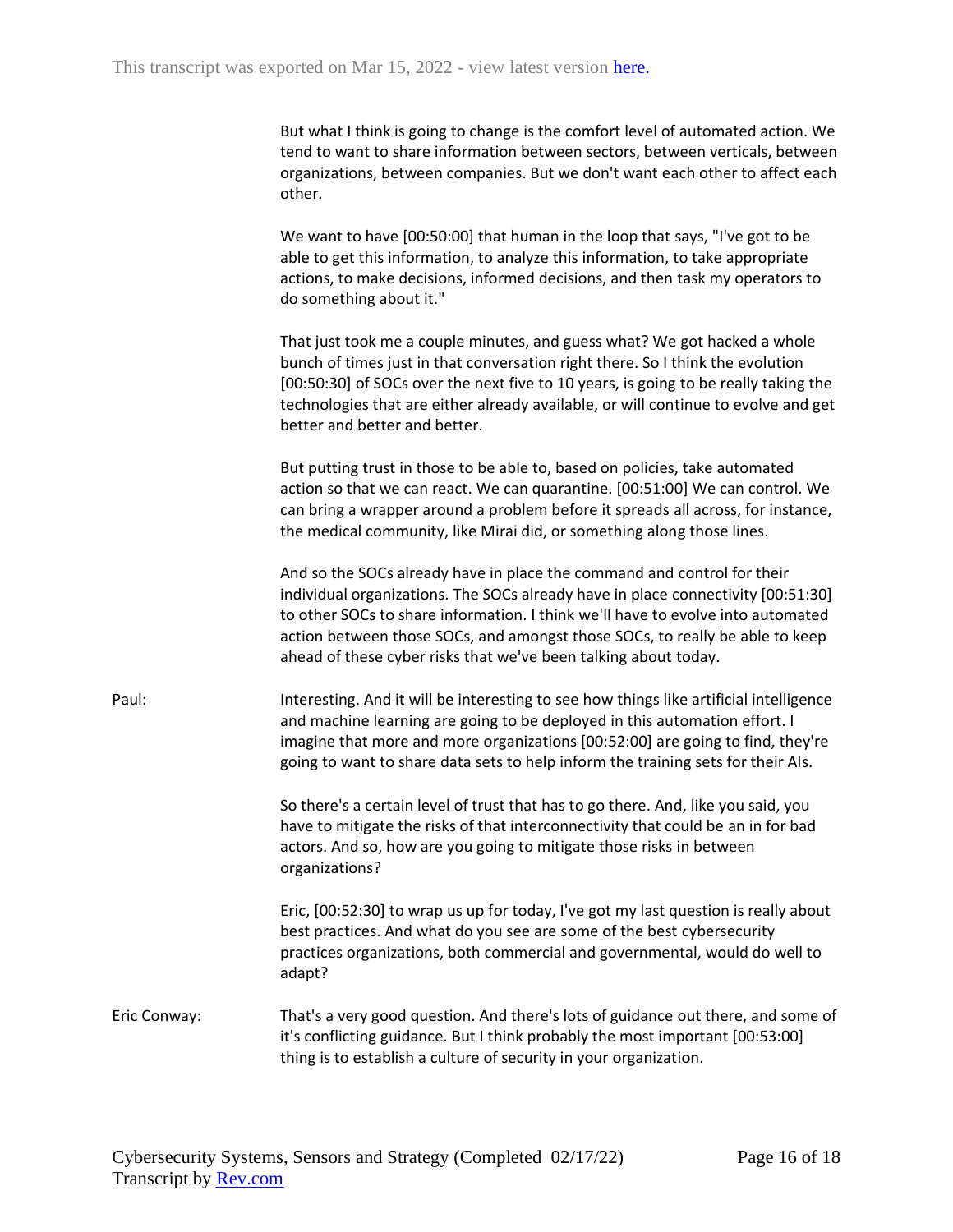Whether you're government, whether you're commercial, you really have to integrate both cyber and physical security into your operational policies, your operational processes. Including your leadership, your daily operations. This is critical to addressing that human element we've talked about in cybersecurity.

And it also has to be integrated into all [00:53:30] of your regular business processes. We've talked about supply chain. You need to know your vendors can be trusted. Not only that, but you need to know that your contracts are with trusted companies. And if you have subcontractors, you have to know that they're also going to come and work with you in this kind of culture of security.

So that's a very human-based best practice that we need to follow. The simple idea that I've mentioned several times, [00:54:00] and I've heard both Dean and everybody talk about, knowing our architecture. Knowing what you have, understanding what your assets are. Having baselines of what assets are in your organization.

And again, periodically assessing and auditing what your organization has, and understanding the impact of change in that organization. If you're going to swap out a system and bring in a new system, [00:54:30] you have to be aware of the security implications of that. So you plan that security into your budgeting. You plan it into your next five years, your future plans.

And it helps to have an established security manager or leader who can help you sustain that direction and that momentum. Making sure you're testing your security often. Making sure that you're keeping up with all [00:55:00] of these procedures and policies that are being put into place.

And one other area that I'd like to mention is making wise investments in your security technology. Last discussion about artificial intelligence is a really good example. There's a lot of tools out there now that claim to have artificial intelligence in [inaudible 00:55:23], and they often do. However, we've seen also in DARPA, for example, that artificial [00:55:30] intelligence can be spoofed. It can be tricked. Adversarial artificial intelligence is a real tactic.

We need to make sure that we're investing in technologies, and we're also doing the research to make sure that these products that are based on advanced technology, whether it's artificial intelligence or automation, they have to be resilient. They can't be easily spoofed or easily attacked, because then that just makes us more [00:56:00] insecure or more vulnerable to attacks. So those are some of the best practices that I think we can follow.

Paul: Excellent. Excellent advice. Well, Susan, Dean, and Eric, I appreciate all of you for joining me today to talk about cybersecurity. It's a lot to consider, both in the information technology sector as well as operational technology sector. So both software and physical.